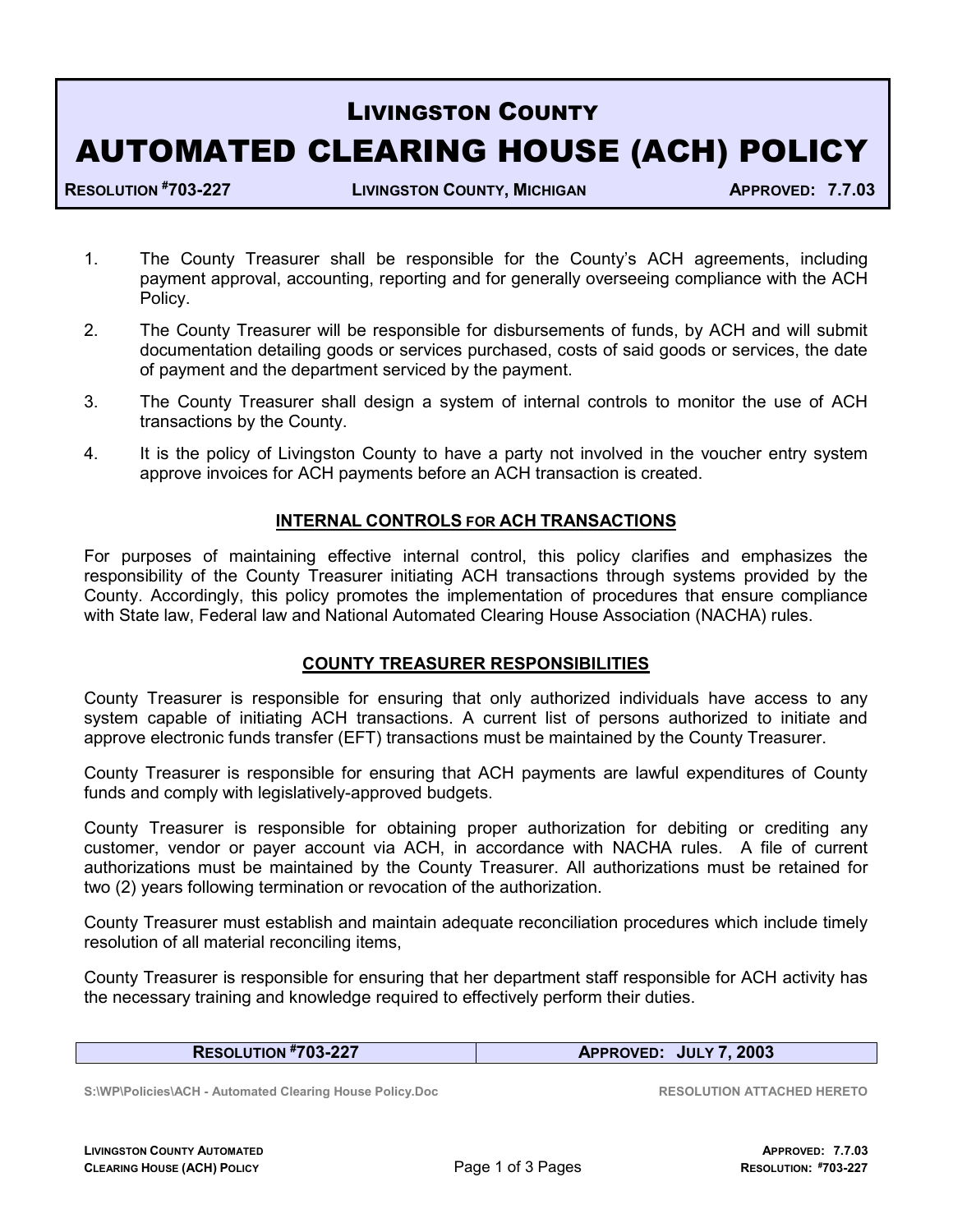## ELECTRONIC TRANSACTIONS OF PUBLIC FUNDS (EXCERPT) Act 738 of 2002

## 124.303 ACH policy; contents.

Sec. 3.

A local unit shall not be a party to an ACH arrangement unless the governing body of the local unit has adopted a resolution to authorize electronic transactions and the treasurer or the ETO of the local unit has presented a written ACH policy to the governing body. The ACH policy shall include all of the following:

(a) That an officer or employee designated by the treasurer or ETO is responsible for the local unit's ACH agreements, including payment approval, accounting, reporting, and generally for overseeing compliance with the ACH policy.

(b) That the officer or employee responsible for disbursement of funds shall submit to the local unit documentation detailing the goods or services purchased, the cost of the goods or services, the date of the payment, and the department levels serviced by payment. This report can be contained in the electronic general ledger software system of the local unit or in a separate report to the governing body of the local unit.

(c) A system of internal accounting controls to monitor the use of ACH transactions made by the local unit.

(d) The approval of ACH invoices before payment.

(e) Any other matters the treasurer or ETO considers necessary.

### 124.304 Noncompliance; order limiting or suspending local unit's authority.

Sec. 4.

After notice and hearing as provided under the administrative procedures act of 1969, 1969 PA 306, MCL 24.201 to 24.328, the department of treasury may issue an order limiting or suspending the authority of a local unit to make electronic transactions under this act for failure to comply with the requirements of this act or with the requirements of the local unit's ACH policy.

### 124.305 ACH arrangement; validity; compliance.

Sec. 5.

(1) This act does not affect the validity of an ACH arrangement entered into by a local unit before the effective date of this act.

(2) All electronic transactions made on or after the effective date of this act shall comply with this act.

History: 2002, Act 738, Imd. Eff. Dec. 30, 2002

© 2007 Legislative Council, State of Michigan

Rendered 6/9/2008 17:19:54 Michigan Compiled Laws Complete Through PA 149 of 2008 © 2008 Legislative Council, State of Michigan Courtesy of www.legislature.mi.gov